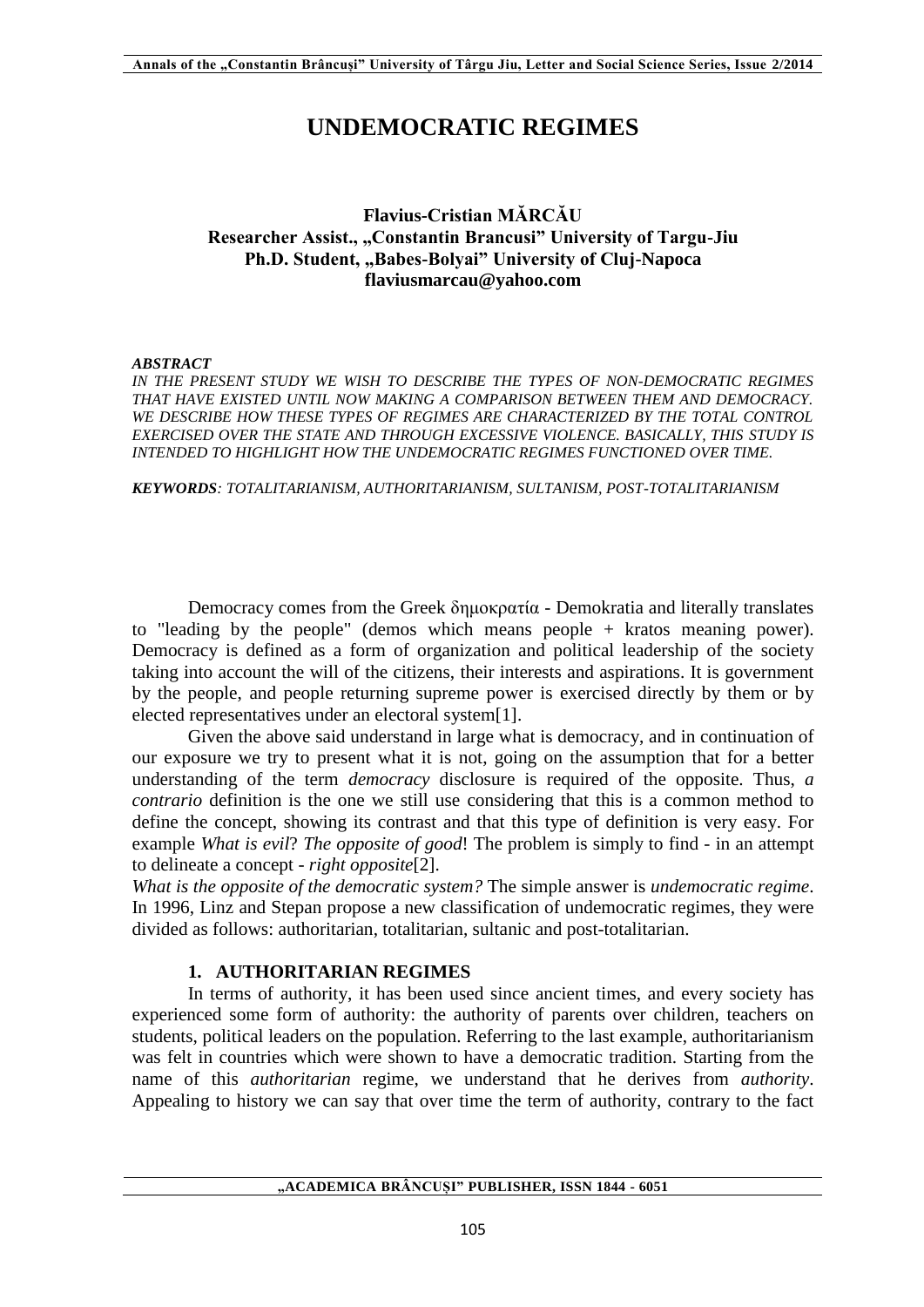that today is a negative term since it is an excess of abuse and authority, was positive. The name originates from *authoritarianism* with fascism meant to be a laudatory term to bring dictatorial rule favorably authority associations. Giovanni Sartori believes *"that discrimination occurs when the question is: what is the true authority or how much authority is not too much authority?".*[3] Given the aforesaid, we can say that all arrangements have formalized a power structure and therefore all have a structure of *authority* but we can not categorize all as authoritarian regimes. We can not fit everything in this pattern and we have to make a distinction, so as not to create any confusion between the authority and the authority of the authoritarian regime that supports democracy authoritative (undemocratic) and the power of the (democratic). Until the '20s freedom was correlated with authority and given this authority accepts mention that true freedom and true authority recognizes freedom but authority does not recognize freedom is true authoritarianism. By analyzing authoritarianism in relation to freedom we understand that authoritarianism denies authority since the authority defines freedom, and the lack of authority in an authoritarian world is inevitably moving towards the establishment of an authoritarian regime.[4]

Bringing into question the differences, Pasquino says that their presence is important given that the ideology of authoritarian regimes is not rigorous, so it dezovoltat some comparative aspects in the analysis of authoritarian regimes*: "however, in generally authoritarian regimes, even in their variety differs just resistance of totalitarian regimes (ideological), and their inability (of the organizational) to mobilize large masses. Once established, an authoritarian regime gives grandiose meetings, unpoliticized masses, maintain, deliberately low levels of political intervention in society, promotes and encourages sometimes escaping privacy. On the contrary, totalitarian regimes require continuous employment require frequent mobilization, strong and intense, delete the boundaries between public and private. Schemes aim to mobilize, in every sense of the word. And fear of low blood their supporters in general population, although sometimes you have to adjust to events purely formal consensus and rituals. "*[5] Today, the authoritarian model is best presented and we can say that it's suffering (due to his internal contradictions and fragility) from instability since it is in a stall counts worldwide.*[6]*

Juan Linz, reporting is originally from Spain and later expanding its sphere of interest to other forms of authoritarianism, has developed a definition of authoritarian regimes making a correlation between political pluralism and the limit imposed by the regime, so that they are systems with pluralism limited political, the political class is not held accountable for the actions that are not based on clearly articulated ideology, but are characterized by specific mentality, where no political mobilization and large-scale basis, except for some moments in the development them, and in which a leader or occasionally a small group exercises power in weak limits defined formally, but actually rather predictable[7].

A feature of the authoritarian regime is that it is strictly related to the founder. We make this claim by appealing to recent history has shown us that in Portugal, for example, after the death of António de Oliveira Salazar regime to pursue six years (1968-1974)[8]. This peculiarity, which can be *dependent on the founder* makes it difficult, but not impossible, to maintain the system after the disappearance of the leader. When we refer to the fact that it is still impossible for the regime to be maintained for a longer period of time, we consider that overcoming a crisis of succession, albeit with difficulty, can be made when the leader is the product of an organization, such as military leaders or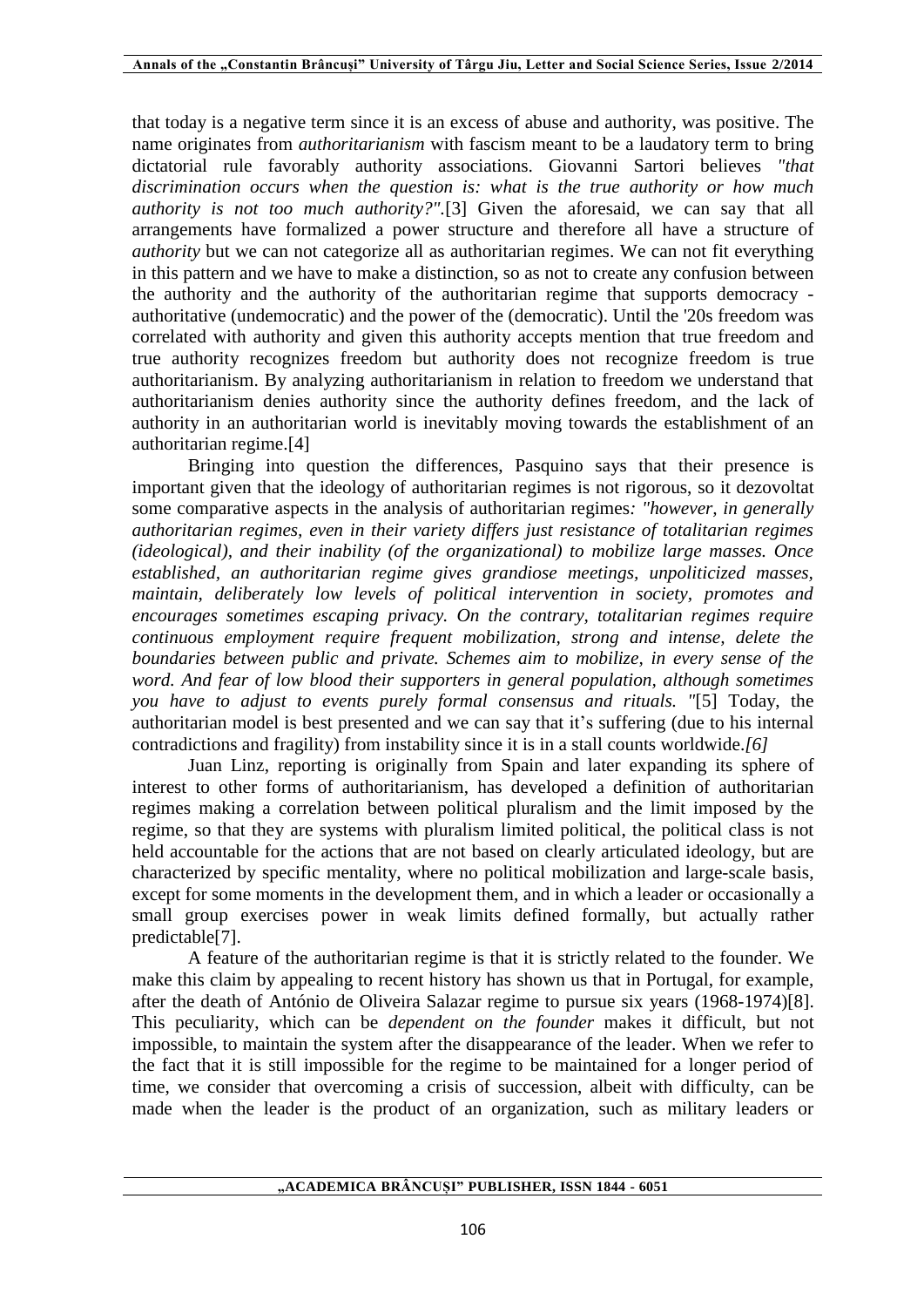religious type (Islamic fundamentalism is the best example) to assure strength and within which a new leader to be named. In this case, the leader has maintained its ability to exploit strengths and virtues (and the luck).

Returning to Juan Linz and its analysis of authoritarian regimes retain essential difference compared with totalitarianism. While a totalitarian regime is based on a rigorously articulated ideology, authoritarianism is characterized by specific mentalities. Making a comparison between ideology and mentality, we understand that the first is nothing less than a system of rigid thinking is based on a compelling logic thinking and the second spans a flexible set of beliefs and an interpretative ambiguity, without oracles invested with a specific role[9].

Appealing to the comparison between the totalitarian and authoritarian regime, first resistance is distinguished by the nature of ideological and organizational inability to mobilize large masses. Once it was established, the authoritarian regime give up meeting grandiose unpoliticized masses and deliberately maintained a low political intervention in society, favoring and often encouraging, sheltering in private life<sup>[10]</sup>. Thus, is trying maintaining power through control by using manipulation, resorting to the following definition: *"A has power over B as far as it can make it do what you would not do at all."[11]* In definition of here A represents the authoritarian regime and the people are represented by point B. We observe that Dahl has described very well the mechanisms of action of authoritarianism highlighting the *need for manipulation and control* but omitting to include in the definition *method of constraining, the obligativity,* because in this case we talk about a totalitarian regime, not authoritarian, and Dahl in his book *Dilemmas of Pluralis Democracy: Autonomy vs. Control* defines control as *"a relationship between actors, such that preferences, desires or intentions of one or more actors reactions they cause other actors to comply or predisposition to such actions." [12]*

In conclusion, we realize that authoritarianism is a political system that leaves no freedom and is the best term / political regime which best defines the democracy *a contrario.*

## **2. TOTALITARIAN REGIMES**

The totalitarianism is redundant totality and not only to convey the idea of something that encompasses everything. The term "totalitarianism" was first published in 1925 and such authoritarianism was invented by fascism. For Mussolini, "total state" sounds impressive[13]; Fascism in Italy was a clear case of authoritarian dictatorship more than a dictatorship, but much less than a totalitarian state. The situation is different if Hitler's Germany, when we talk about Nazism refer to the totalitarian state.

The totalitarian regime has made possible the despotic leadership, where as a result the *force of law* has been replaced by the *law of force* which proved to be vital for the survival of the regime. As an example we take the Nazi regime, which after coming to power Hitler enacted a law that suppresses the fundamental rights and freedoms in a democracy: freedom of assembly and association, the inviolability of the home, secrecy of correspondence, etc.. Hitler should not be considered as a law promotar suppression of rights and freedoms because at that time there was already a precedent that we have as initiator Lenin. The genocide (especially violence and cruelty) was invented by totalitarian regimes, but these regimes have pushed to paroxysm, that radicalized him in ways unprecedented in history[14]. Asserting the primacy of doctrine promoted to the rank of universal criteria, and its realization promoted to the rank of universal purpose: *"National*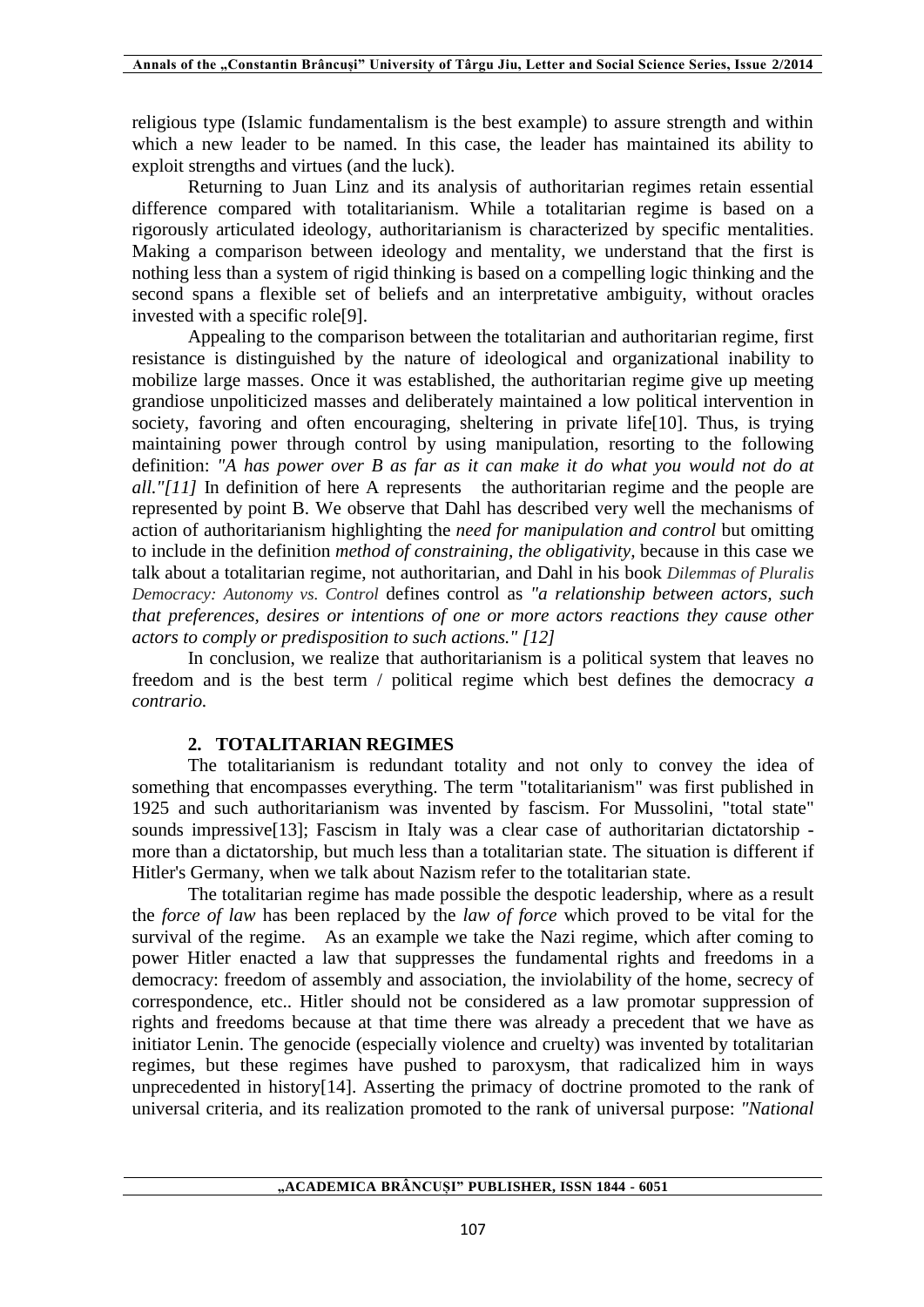*Socialist doctrine is not the maid of political interests of the Confederate States; it must be one day the queen and lady of German nation. She has to led and reorganized the life of a nation "[15]* We understand that National Socialism was conceived as a thinking distress who hunted the potential enemies would suspect that they want the death of civilization.

The totalitarian regime was founded on an ideology which was a concept that was intended to be science (racismin case of Nazi Germany) but as a belief (like religion) claiming that the practice of politics, society will be radically changed.

Starting from similarity to religion, the doctrine was meant to be above all, must be mastered everywhere - submit blind and confident in herself. To better understand the seriousness of the totalitarian regime, we present a quote from the book Mein Kampf: *"The task of establishing a program of action is not to determine the various ways to achieve something, but to clarify the work, presenting it as achievable, namely to worry less means than the end. What you decide in these circumstances is the fairness of an idea in principle they do it's not the difficulty of achievement. "*[16]. Skipping the Hitler's cruelty, we want to bring a logical explanation to this abuse of power, appealing to the example of Felix Oppenheim: *"If we make the distinction between the exercise of power and holding power, we can say that P exert power over R, for it to act in mode x, if and only if P influences the R or coerce him to take action x or punishes R for failing to do the x "[17].* We mention that this abuse of power works in the sense that R can be constrained by P that it does not do what P wants - this practice is found quite often in politics.

Carl Joachim Friedrich, in his work entitled *Totalitarian Dictatorship and Autocracy*[18], explained that a system is totalitarian if six conditions are met: 1) has an official ideology; 2) in politics there is only one party controlled by an oligarchy monopartidism; 3) the party is defended by a terrorist police - it is to destroy any opposition party or leader; 4) The government monopoly of weapons; 5) control of the media; 6) an economy directed from the center. We mention that the sixth condition is not mandatory for a totalitarian system to exist. We make this statement starting from the comparison between Nazism and Communism: directed economy can be found in the Soviet regime but is absent in that of Hitler.

Raymond Aron considers totalitarian regime as a "phenomenon" and like other social phenomena it lends itself to numerous definitions, depending on the look that you retain observer. If the six requirements are found Friedrich, Aaron talks about the top five as principal and believes in reality make three fundamental issues of totalitarianism: 1) to what extent it is a singular phenomenon in terms of historical or repetition of historical phenomena already known?; 2) to what extent Soviet totalitarianism is compatible or not with the other regimes, particularly that of the National Socialist regime?; 3) The extent to which the one-party regime or total planning is intended to totalitarianism?[19].

Based on these basic requirements noted by Friedrich and Brzezinski on one side and Raymond Aron on the other hand, mention that perhaps the most significant of these, in terms of managing psycho affective emotions is represented by the absolute control of the media media. Why consider this to be Relevant? Because it can easily require thinking model developed at the party. Such a imposition was retrieved in the early 90s in Romania, while still both reaping the model type of collectivism thinking.

In order for a regime to be considered totalitarian it must simultaneously fulfill five essential requirements, except the sixth which refers to the centralized economy. We say this because we tend to consider a one-party state as totalitarian but this is untrue considering that in the twentieth century there were one-party regimes that have not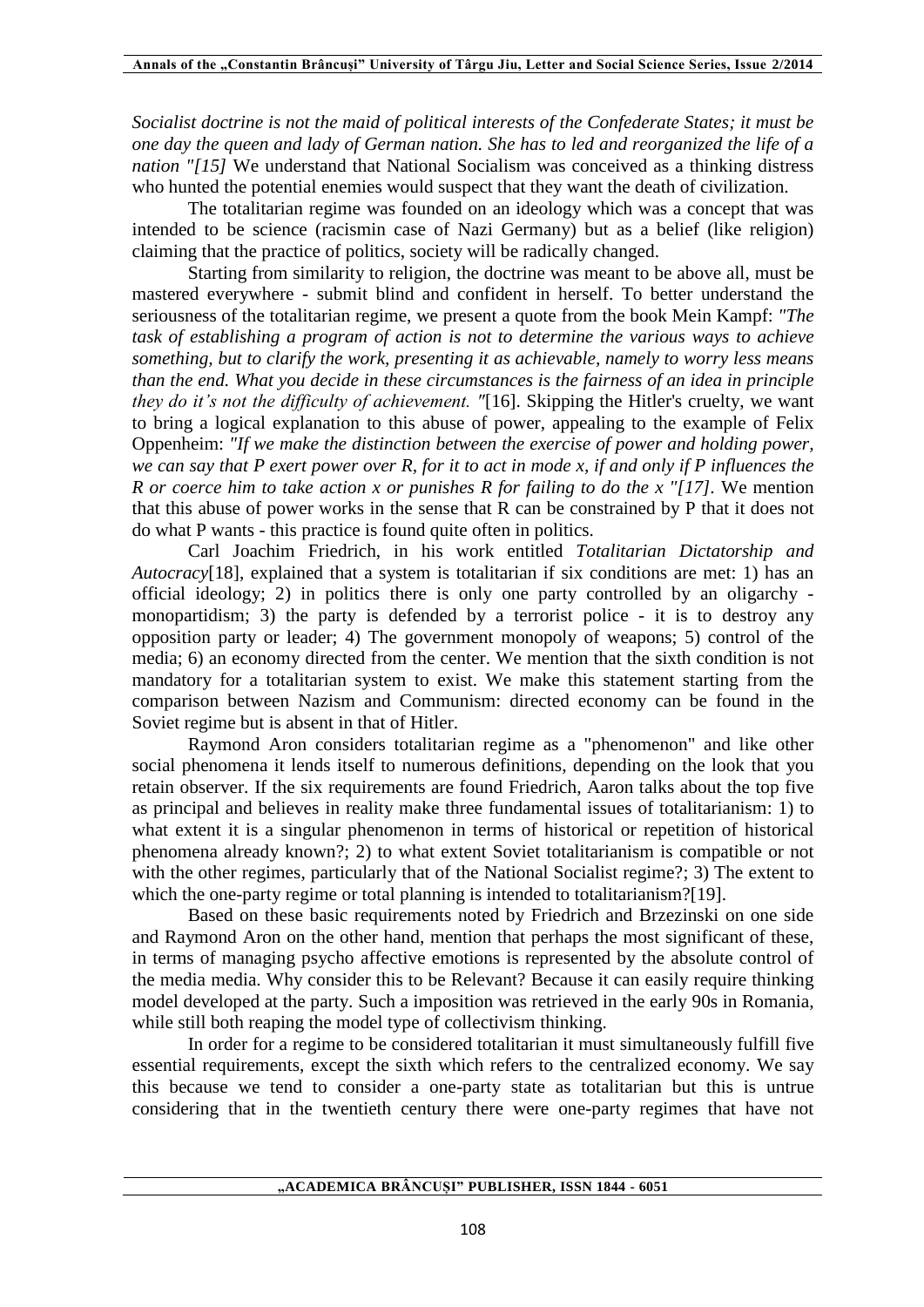become totalitarian regimes but who had no single party but were totalitarian. Aron believes there are situations evolving towards totalitarianism, where it is found in an industrial society. The best example is Fascist Italy leadership which was a single party. What makes it is not totalitarian? The fact that there has been no ideological or a capture was totalitar proliferation compared to what happened in the Soviet Union or Nazi regime in recent years[20].

## **3. SULTANIC REGIMES**

Sultanism category emerges from the description of patrimonialism. With regard to these regimes Sultanic insists Pasquino[21] with weberian analysis. The category of sultanism was long regarded as "marginal relevance"[22] is important not only from a historical perspective but having actuality relevance. *"the sultanic form of patrimonialism is not objectively streamlined, but the development wing of the sphere of free choice and discretionary power. By this, it is distinguished from all forms of traditional power"[23].*

Regarding the characteristics of this type of system, we can say that there is no coherent and well-developed ideology and the only ideas that define the limits of acceptability are those developed by the leader, being the only ones who represent the political positions of the regime.

Unlike totalitarian regimes, sultanism is distinguished by the following: 1) does not require any type of mass mobilization; 2) destroy any existing pluralism before the power to be taken; 3) regime collaborators are at the whims of the leader; 4) The difference between public and private is removed when it comes to scope and ownership of the leader; 5) consists of family political elite "Sultan" and close[24].

According to Pasquino, sultanism not offer any possibility to achieve democracy because this type of duty ends in the death of the leader: natural or assassination conspiracy at the palace. Another possibility is a military coup. This is possible only when the state's armed forces are stronger (and compact) than personal militia "sultan" We emphasize that the peculiarities of the system is strictly related to the figure of the leader but also the context in which power was obtained[25].

Examples of countries with Sultanic regime are found in analyzes made by Linz and Stepan, and subsequently Chehabi and Linz. In Latin America we find that states Sultanic Dominican Republic, Haiti and Nicaragua; Central African Republic; Iran and the Philippines in Asia; In Europe it is found Romania (Ceausescu's dictatorship) and Milosevic's Serbia. Besides the above, we can also add Iraq under the leadership of Saddam Hussein, Uganda of Idi Amin Dada's leadership and Nicaragua under Somoza.

## **4. POST-TOTALITARIAN REGIMES**

A special category of regimes is the post-totalitarian. Analyzing word itself derives from totalitarianism understand them and succeed it. According to Pasquino*, "totalitarianism may be the father of post-totalitarian regimes" [26].*

In his analysis of totalitarian regimes Linz and Stepan, post-totalitarian regimes are defined as a variety of them, and Adrian Gorun believes that *"although post-totalitarian regimes are considered variety of authoritarian regimes, they are not political events unrelated to their origin: totalitarianism"[27].*

Since the post-totalitarianism is continuation of totalitarian the evolution of the latter leads to three categories defined by Pasquino: